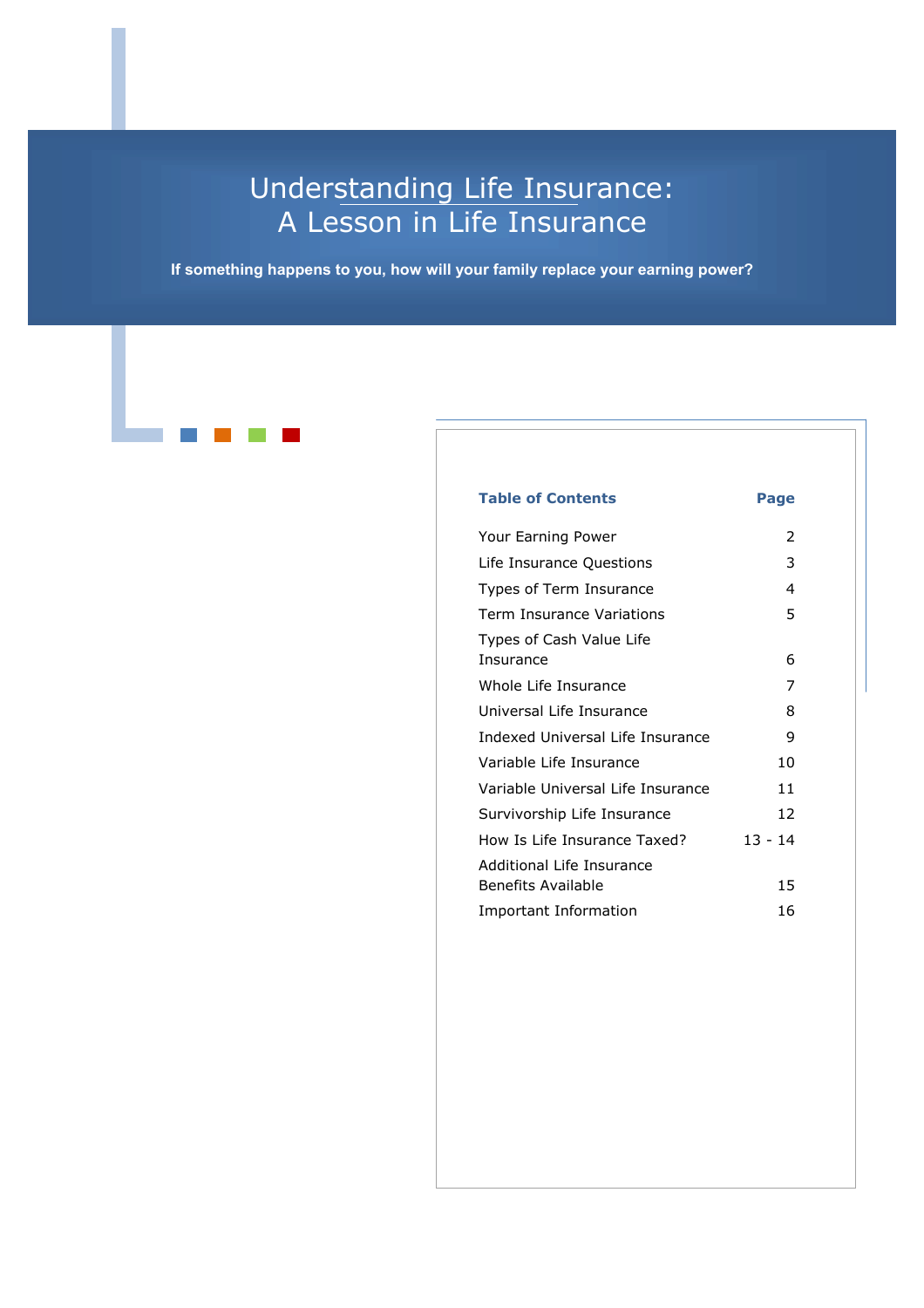

**Your earning power –***your ability to earn an income* **–is your most valuable asset.**

Few people realize that a 30-year-old couple will earn 3.5 million dollars by age 65 if their total family income averages \$100,000 for their entire careers, without any raises.



### **How Much Will You Earn in a Lifetime?**

| Years        | <b>Your Future Earning Power If Your Family Income Averages:</b> |             |              |              |  |
|--------------|------------------------------------------------------------------|-------------|--------------|--------------|--|
| to Age<br>65 | \$50,000                                                         | \$100,000   | \$250,000    | \$500,000    |  |
| 40           | \$2,000,000                                                      | \$4,000,000 | \$10,000,000 | \$20,000,000 |  |
| 35           | 1,750,000                                                        | 3,500,000   | 8,750,000    | 17,500,000   |  |
| 30           | 1,500,000                                                        | 3,000,000   | 7,500,000    | 15,000,000   |  |
| 25           | 1,250,000                                                        | 2,500,000   | 6,250,000    | 12,500,000   |  |
| 20           | 1,000,000                                                        | 2,000,000   | 5,000,000    | 10,000,000   |  |
| 15           | 750,000                                                          | 1,500,000   | 3,750,000    | 7,500,000    |  |
| 10           | 500,000                                                          | 1,000,000   | 2,500,000    | 5,000,000    |  |
| 5            | 250,000                                                          | 500,000     | 1,250,000    | 2,500,000    |  |

**If something happens to you, how will your family replace your earning power? Only life insurance can guarantee to provide the funds required to replace your earning power exactly when needed at your death.**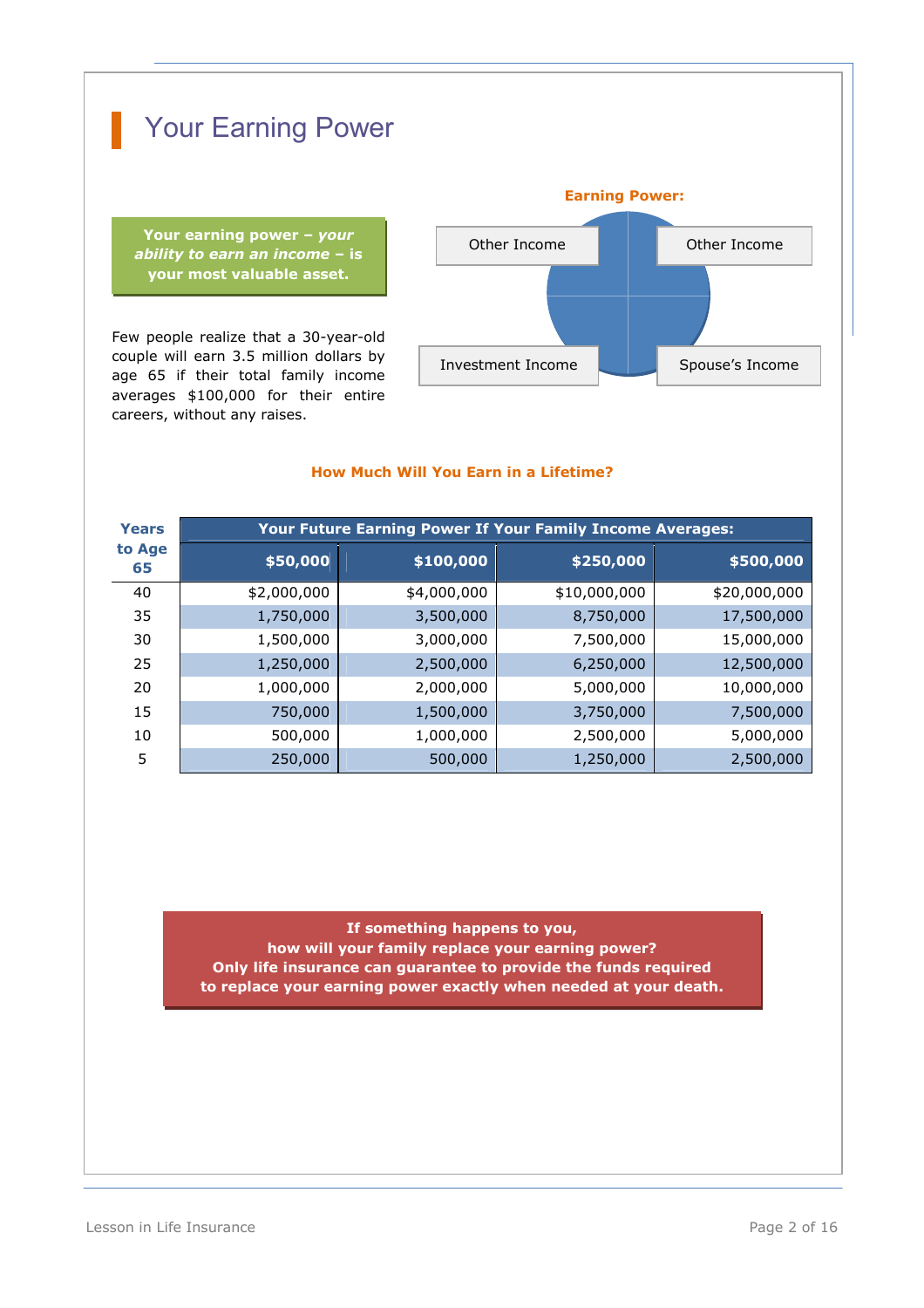## Life Insurance Questions

In purchasing life insurance, people generally ask:

### **How Much Life Insurance Do I Need?**

How much life insurance you need depends on your individual needs and your financial objectives for your family. This question is best answered through an analysis of your family and financial situation, as well as your financial goals and objectives.

While life insurance cannot replace you, it can provide the funds to:

- pay final expenses
- replace all or a portion of your income

provide a child and or home care fund and or home care fund and or home care fund and or  $\sim$ 

- $\blacksquare$  keep your family in their home
- establish a college education fund
- cover financial emergencies

#### **What Type of Life Insurance Should I Buy?**

All life insurance falls into one of two categories of coverage. Each category has certain characteristics that make it more suitable for certain needs:

### **1. Term Life Insurance**

- **Provides temporary protection for the term of the policy.**
- If the insured dies within the term period, the insurance company pays the death benefit.
- **If the insured survives the term period, the coverage terminates.**

### **2. Cash Value Life Insurance**

- **Provides lifetime protection, so long as the policy is kept in force.**
- **The insurance company pays the death benefit regardless of when death occurs, so long as** the policy is kept in force.
- **The policy accumulates cash values that can be used during the insured's lifetime** (withdrawals and loans will reduce the policy's death benefit and cash value available for use).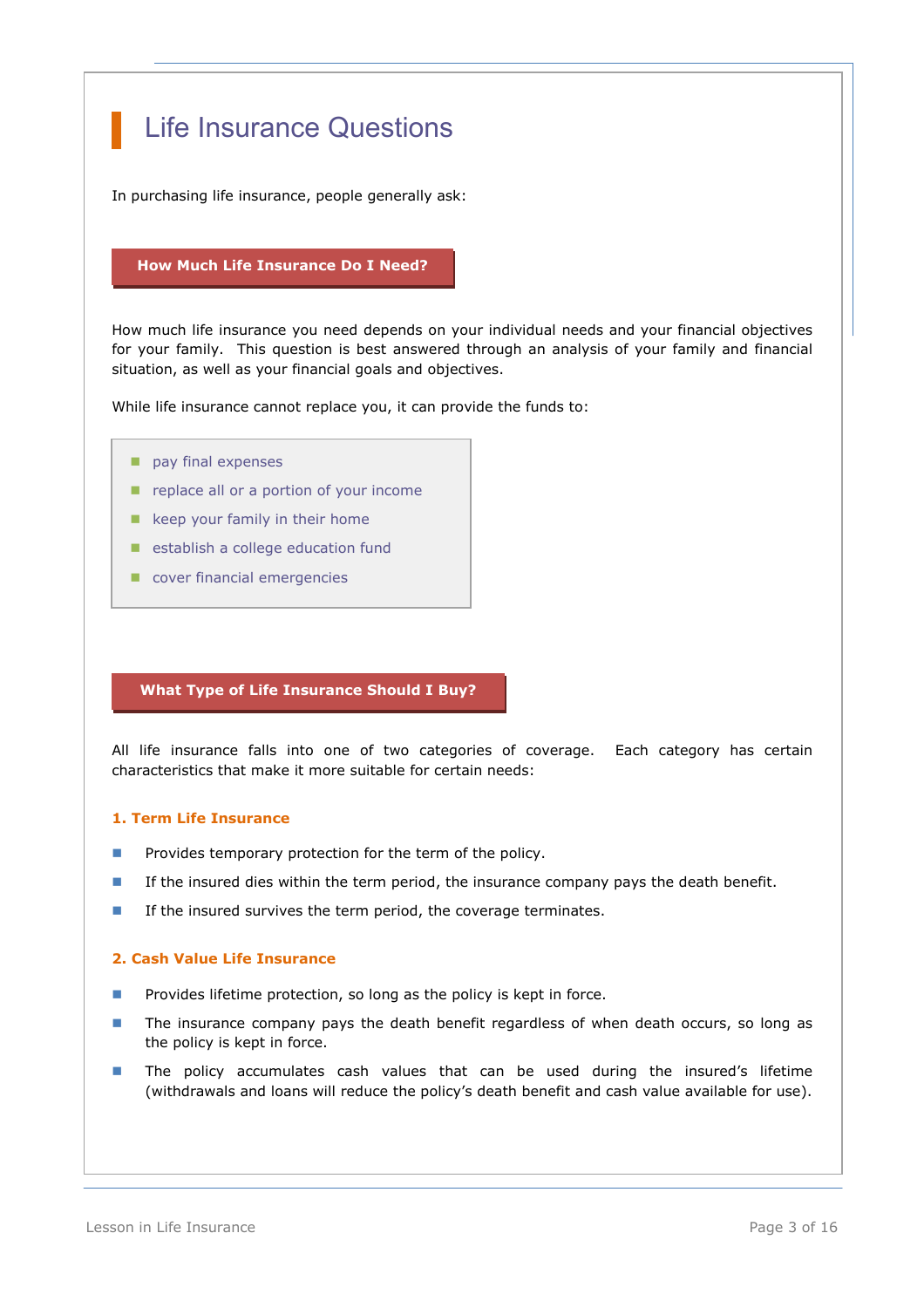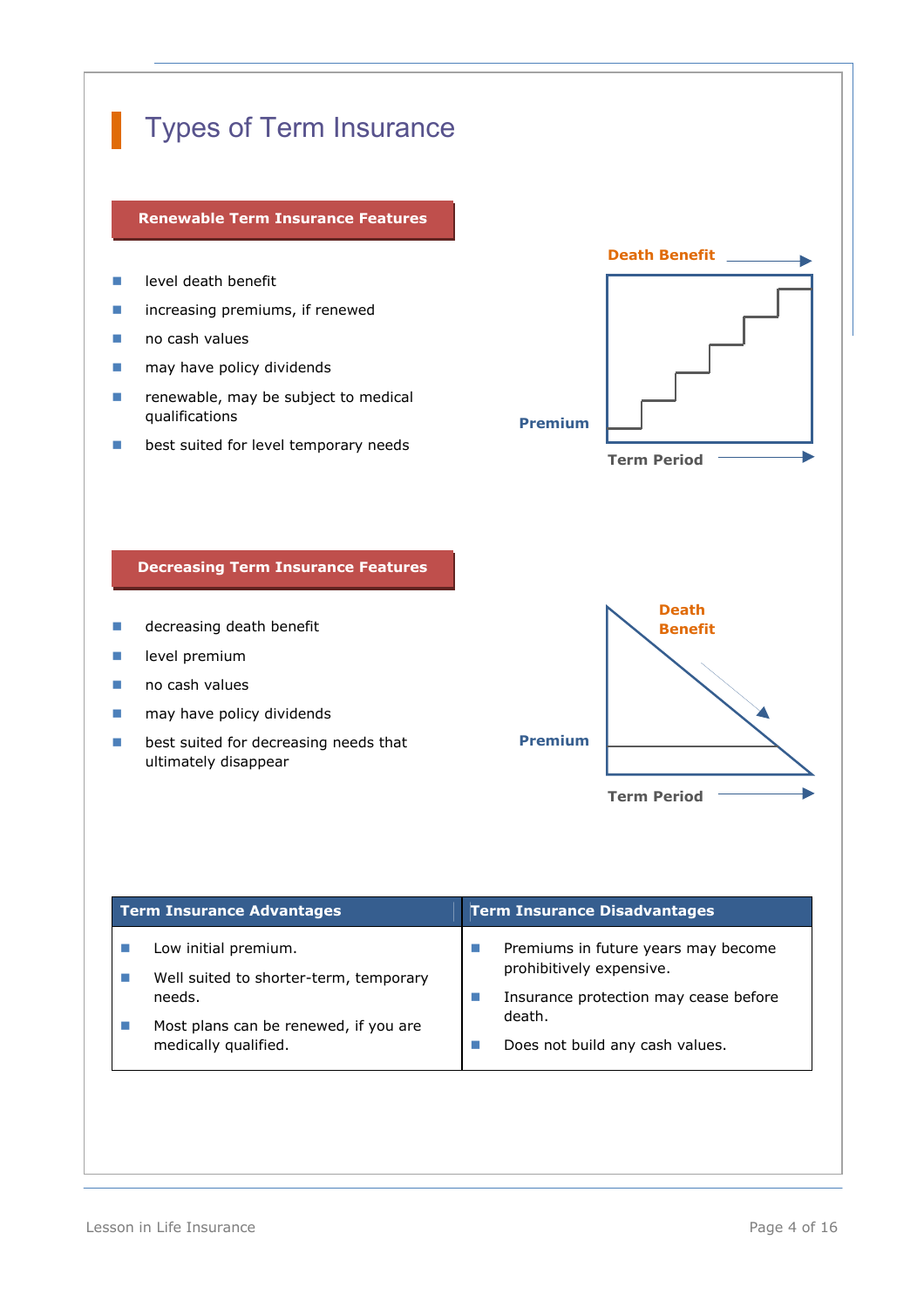## Term Insurance Variations

### **Level Term Insurance**

A level term insurance policy provides an alternative to renewable term insurance, which features a level death benefit and annual premiums that increase each year.

While a level term insurance policy also provides a level death benefit, premiums are also guaranteed to remain level for the term period selected, such as 10, 20 or 30 years. If the insurance protection is still needed at the end of the selected level term period, these policies generally provide that the coverage can be renewed without evidence of insurability, with premiums then increasing each year thereafter.

- **Lack Level death benefit**
- **level premiums for the duration of the** selected term period (e.g., 10, 20 or 30 years)
- **n** increasing premiums, if renewed after the selected term period
- $\blacksquare$  no cash values
- may have policy dividends
- **B** best suited for level needs of a somewhat known duration



### **Return of Premium Feature**

When you purchase a level term insurance policy, your family receives the death benefit if you die during the term period. Chances are, however, that you'll outlive the term period. If your term insurance policy includes a return of premium feature and you outlive the term period, the insurance company will then return to you all of the premiums you've paid for the term insurance protection.

- Return of premium term insurance enables you to "hedge your bets"...if something does happen to you, you've provided for your loved ones. If you outlive the policy, the premiums you've paid will be returned to you.
- **A** return of premium term insurance policy costs more than a traditional level term insurance policy, so it's important that you understand the conditions under which premiums will be returned to you.
- All return of premium term insurance policies return 100% of the premiums you've paid at the end of the term period, assuming the policy is in-force and no death benefit has been paid. If, however, you cancel the policy prior to the end of the term period, you may receive back none or only a percentage of the premiums you've paid...check the return of premium conditions before you purchase a return of premium term insurance policy.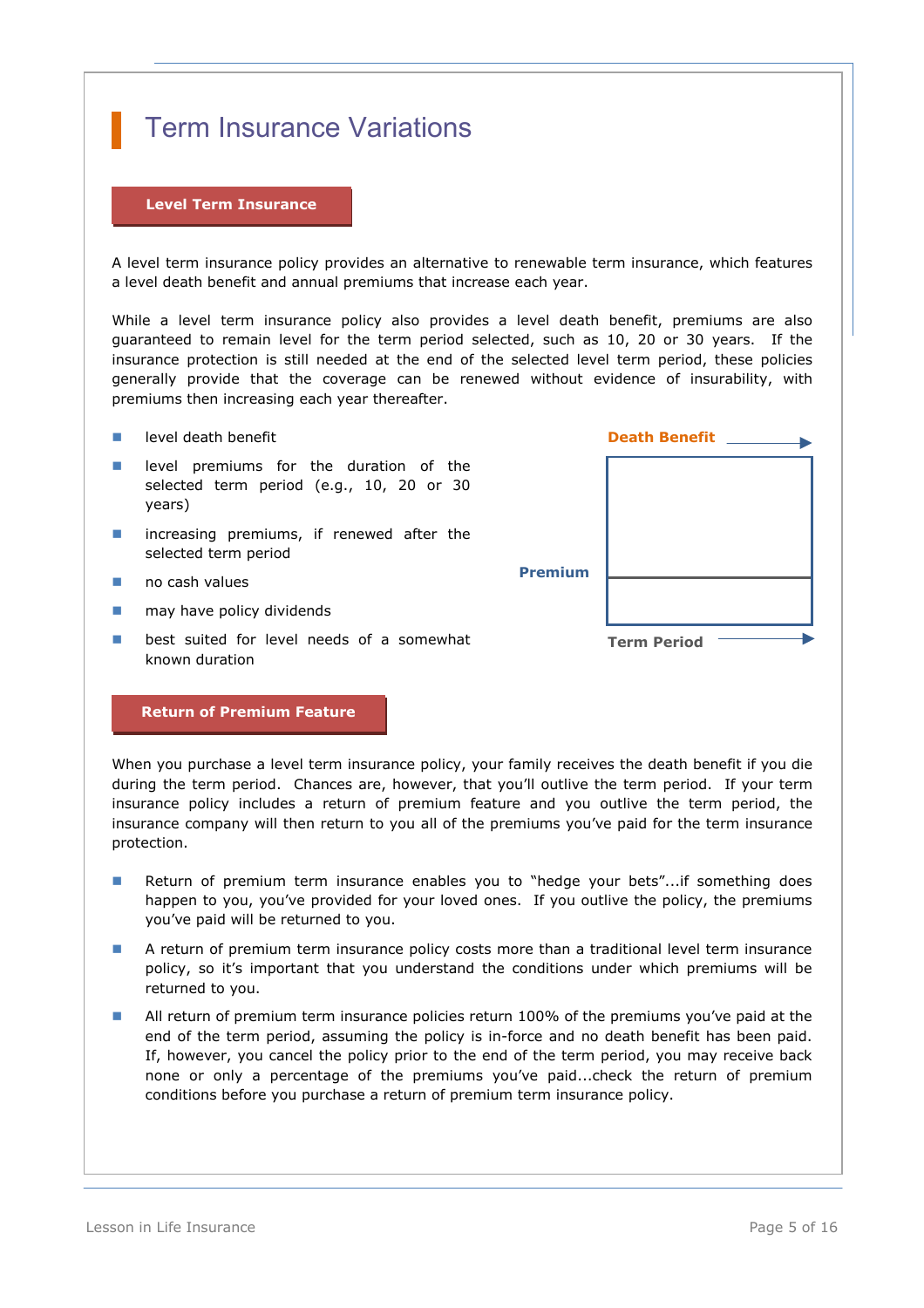## Types of Cash Value Life Insurance

There are five types of cash value life insurance from which you can select a policy that best satisfies your needs and objectives. The primary differences in the types of cash value life insurance fall into three categories:

- **Fixed or flexible premiums;**
- **F** responsibility for investment decisions; and
- **b** benefit quarantees or benefits based on actual investment returns.

### **Whole Life Insurance**

The policyowner pays a fixed, level premium and cash values accumulate at a guaranteed\* rate of return. The insurance company promises to pay a guaranteed\* death benefit.

The policyowner can increase or decrease premium payments and select from a level or increasing death benefit. Cash value accumulations reflect a stated fixed interest rate, which may vary

**Universal Life Insurance**

**Indexed Universal Life Insurance**

> **Variable Life Insurance**

**Variable Universal Life Insurance**

over time, but which will never be less than a guaranteed\* minimum interest rate. The policyowner can increase or decrease premium payments and

select from a level or increasing death benefit. Cash value accumulations reflect the performance of a stock market index, such as the S&P 500 Index.

The policyowner pays a fixed, level premium and selects from a variety of investment options for cash value accumulations. There is generally a minimum guaranteed\* death benefit and the potential for higher death benefits, depending on the performance of the investment options selected. There is no minimum guaranteed cash value. Instead, the cash value available depends on the performance of the investment options selected.

The policyowner can increase or decrease premium payments and select from a variety of investment options for cash value accumulations. If a minimum premium payment schedule is maintained, there may be a minimum guaranteed\* death benefit. Cash values are not guaranteed. Instead, the cash value available, as well as the potential for a higher death benefit, depend on the performance of the investment options selected.

\* Guarantees are subject to the claims-paying ability of the issuing insurance company.

**NOTE:** Your licensed financial adviser will discuss with you how specific cash value life insurance products may work for you in your particular situation, including the product's features, benefits, risks, charges and expenses.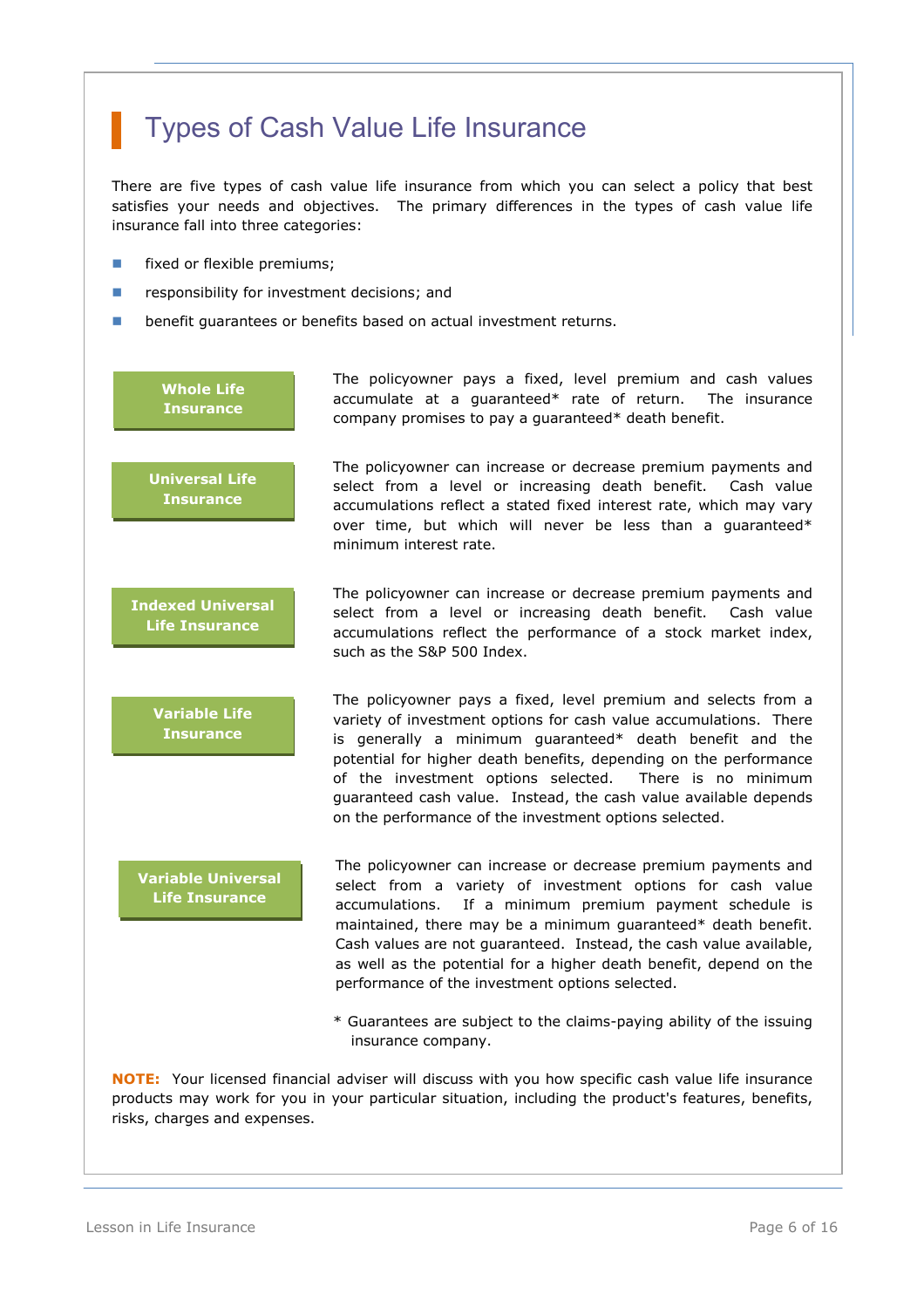## Whole Life Insurance

#### **Features**

- **quaranteed\*** level death benefit, so long as premiums are paid
- **Fixed, level premiums**
- quaranteed $*$  cash values
- **n** may have policy dividends
- **best suited to satisfy the longer-term needs** of policyowners who desire guarantees\*



| <b>Whole Life Insurance Advantages</b>                                                                                                             | <b>Whole Life Insurance Disadvantages</b>                                                                                                                              |  |
|----------------------------------------------------------------------------------------------------------------------------------------------------|------------------------------------------------------------------------------------------------------------------------------------------------------------------------|--|
| Guaranteed* lifetime insurance<br>protection, so long as the policy is kept in<br>force.<br>Fixed premiums can help create the<br>"savings habit." | No premium flexibility.<br>Guaranteed* cash value growth may be<br>ш<br>less than could be achieved through one<br>of the other types of cash value life<br>insurance. |  |
| Cash values are guaranteed*, so long as<br>the policy is kept in force.                                                                            | Death benefit may not keep pace with<br><b>The State</b><br>inflation.                                                                                                 |  |
| May have policy dividends that can be<br>used to reduce premiums or increase cash<br>values and death benefits.                                    |                                                                                                                                                                        |  |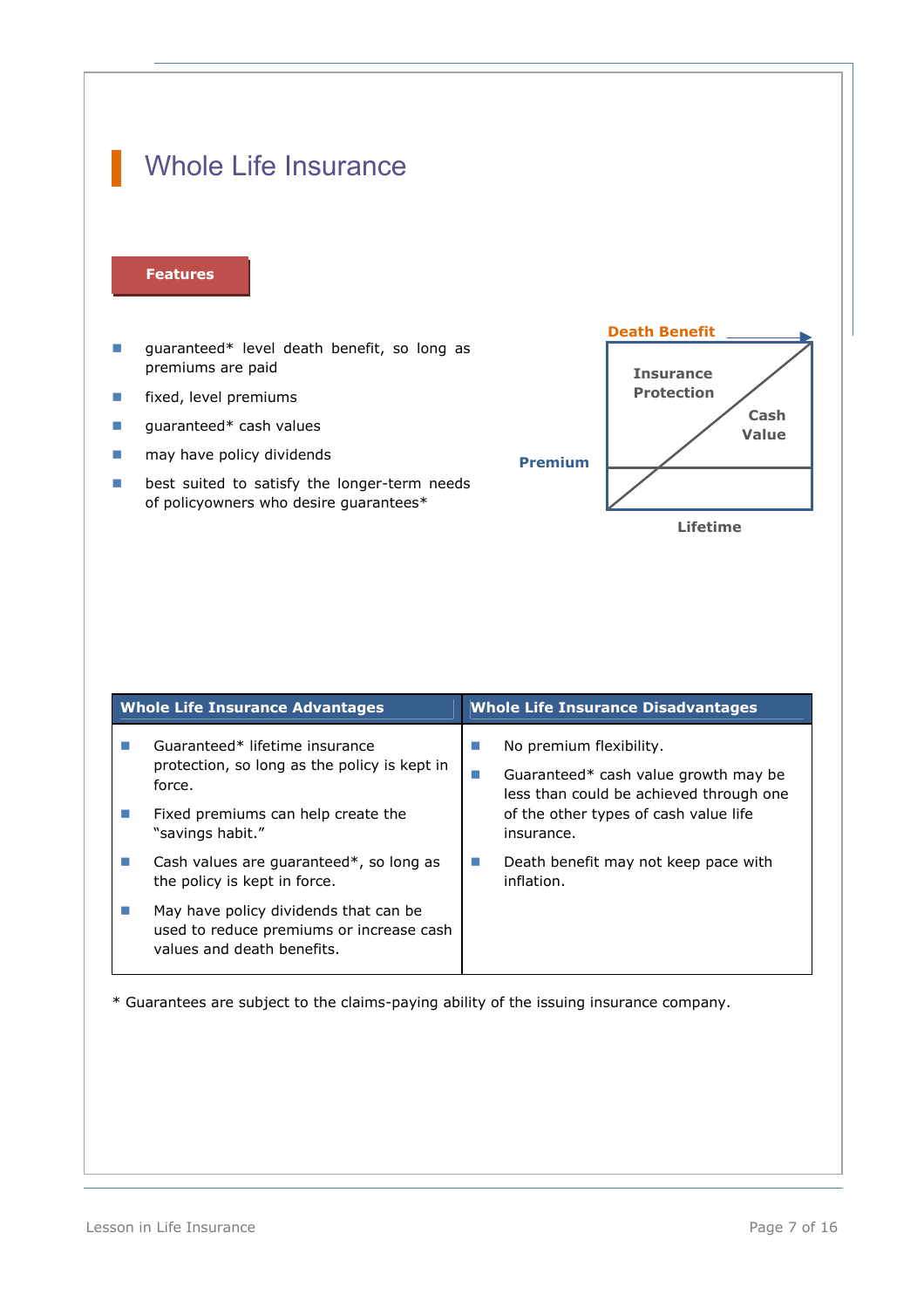## Universal Life Insurance

### **Features**

- **Part of the original remains can be adjusted upward or downward**
- **n** choice of level or increasing death benefit
- **E** cash value growth based on a stated fixed interest rate, which may vary over time, but which will never be less than a guaranteed\* minimum interest rate
- **B** best suited to satisfy the longer-term needs of policyowners who want premium flexibility and cash value accumulations that reflect current fixed interest rate returns, with a quaranteed $*$ minimum interest rate



| <b>Universal Life Insurance Advantages</b> | Universal Life Insurance Disadvantages  |  |
|--------------------------------------------|-----------------------------------------|--|
| Lifetime insurance protection.             | Required premiums may increase as the   |  |
| Premium and death benefit flexibility.     | insured gets older in order to maintain |  |
| Cash value growth reflects current         | needed insurance protection.            |  |
| interest rates, with a minimum             | If current interest rates are low, cash |  |
| quarantee*.                                | value growth may be disappointing.      |  |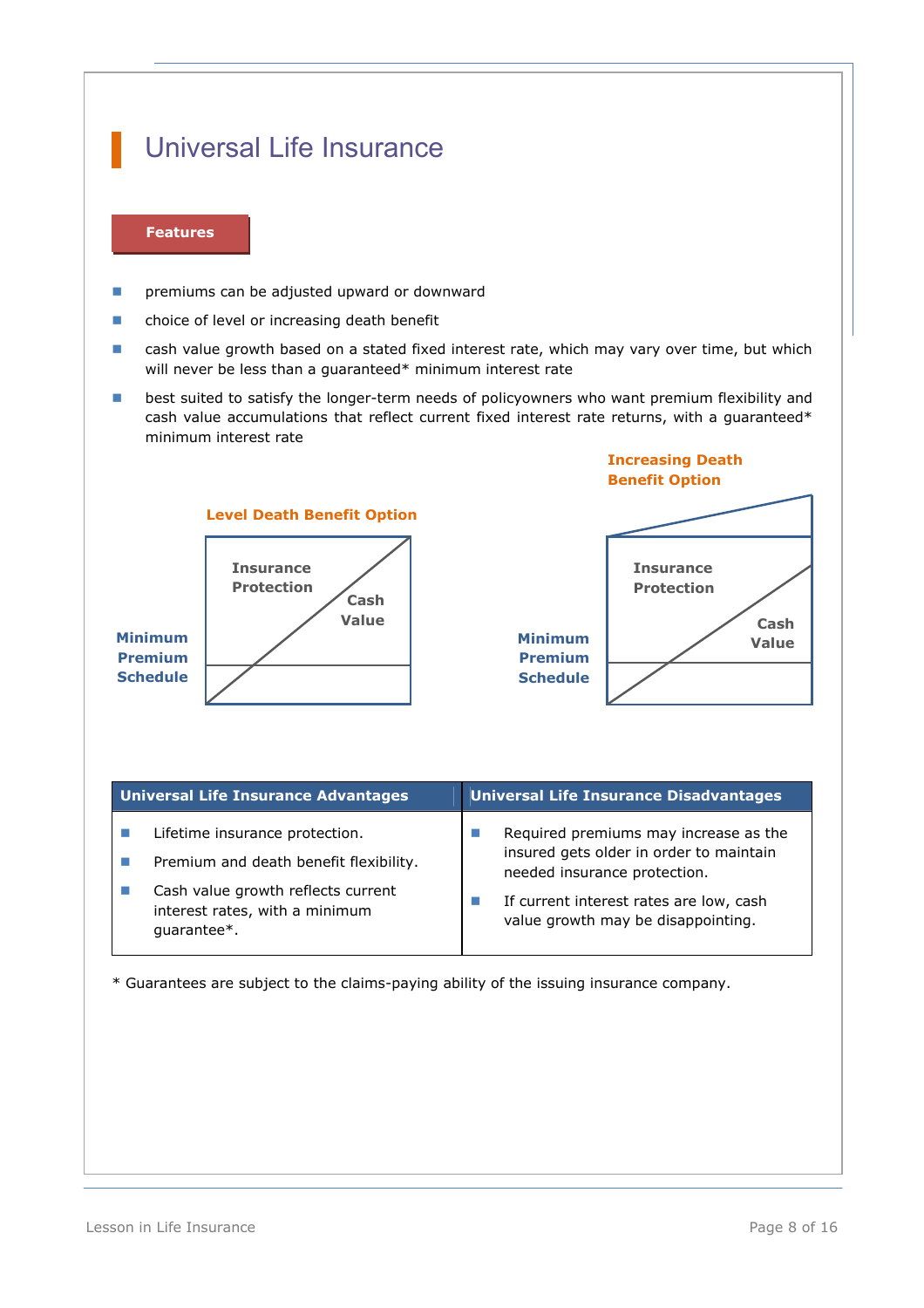## Indexed Universal Life Insurance

### **Features**

- **Part of the canadity of the adjusted upward or downward**
- **n** choice of level or increasing death benefit
- **EXEC** cash value is credited with interest based on the performance of a stock market index, most frequently the Standard and Poor's 500 Composite Stock Index (S&P 500 Index)
- **best suited to satisfy the longer-term needs of policyowners who want the opportunity to earn** higher interest rates based on equity market performance, while retaining the other advantages of universal life insurance, including a guaranteed\* minimum interest rate



- Cash value growth has the potential to earn higher interest rates when the equity markets are strong, while still earning a guaranteed\* minimum interest rate during downturns in the equity markets.
	- $\Box$  Cash value growth may be disappointing during a downturn in the equity markets.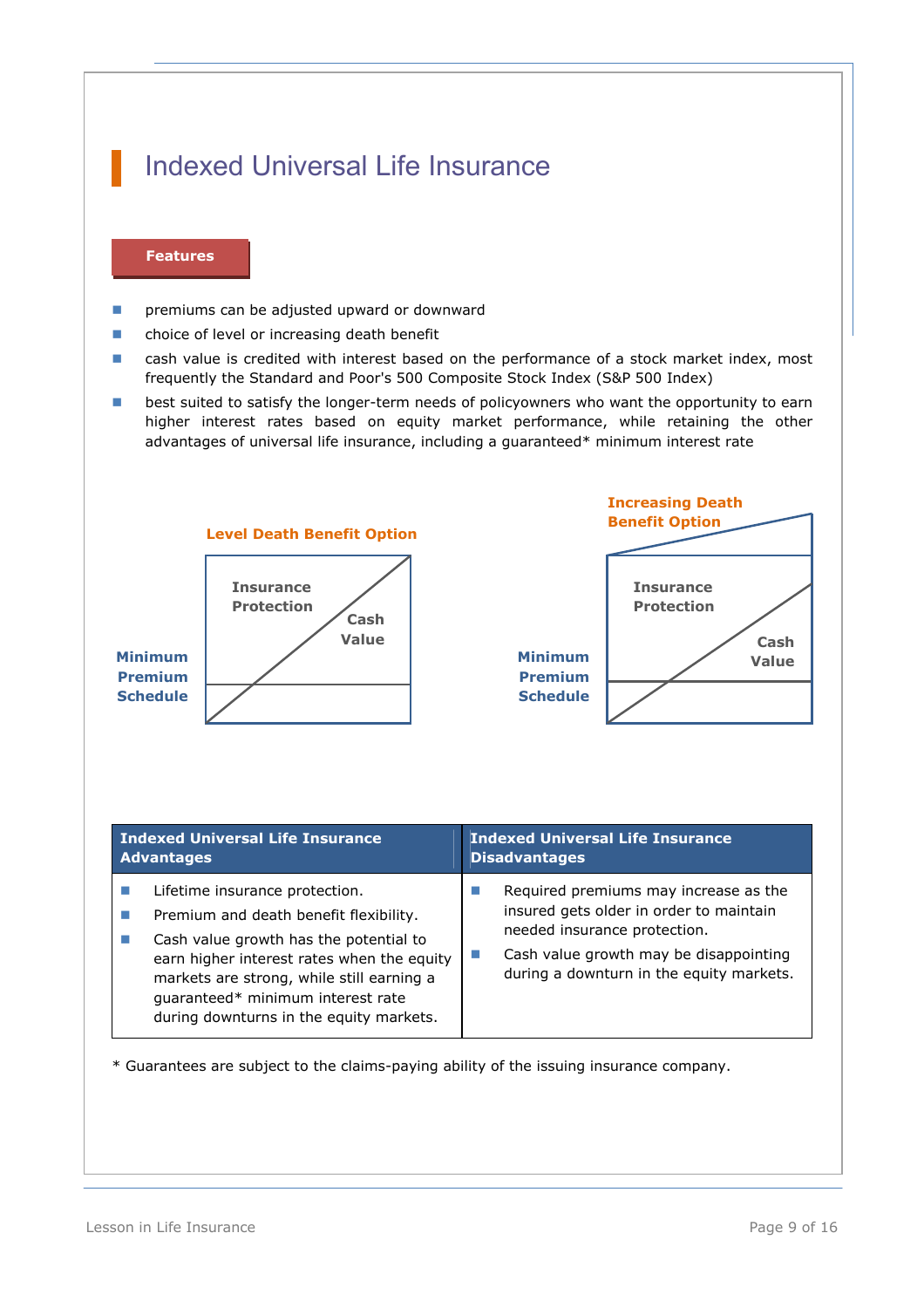## **Variable Life Insurance**

### **Features**

- **n** minimum guaranteed\* death benefit
- **Fixed, level premiums**
- **P** policyowner selects sub-investment options
- cash value available depends on performance of investment options selected
- potential for increasing death benefit, depending on performance of investment options selected
- **best suited to satisfy the longer-term needs** of policyowners who want a choice of investment options, together with fixed premiums and minimum death benefit guarantees\*



| <b>Variable Life Insurance Advantages</b>                                                                                                                                                                                                                                                                                                                                                                                                  | <b>Variable Life Insurance Disadvantages</b>                                                                                                                                                             |  |
|--------------------------------------------------------------------------------------------------------------------------------------------------------------------------------------------------------------------------------------------------------------------------------------------------------------------------------------------------------------------------------------------------------------------------------------------|----------------------------------------------------------------------------------------------------------------------------------------------------------------------------------------------------------|--|
| Guaranteed* lifetime insurance protection.<br>Fixed premiums can help create the "savings"<br>habit."<br>Policyowner can select from a variety of<br>investment options.<br>Investment flexibility may result in higher<br>cash value accumulations and increasing<br>death benefits, depending on actual<br>investment performance.<br>Positive investment performance may result<br>in the death benefit keeping pace with<br>inflation. | No premium flexibility.<br>Cash values can decrease during times<br>a a<br>of poor market performance, possibly<br>resulting in a loss of principal.<br>Policyowner assumes the investment<br>ш<br>risk. |  |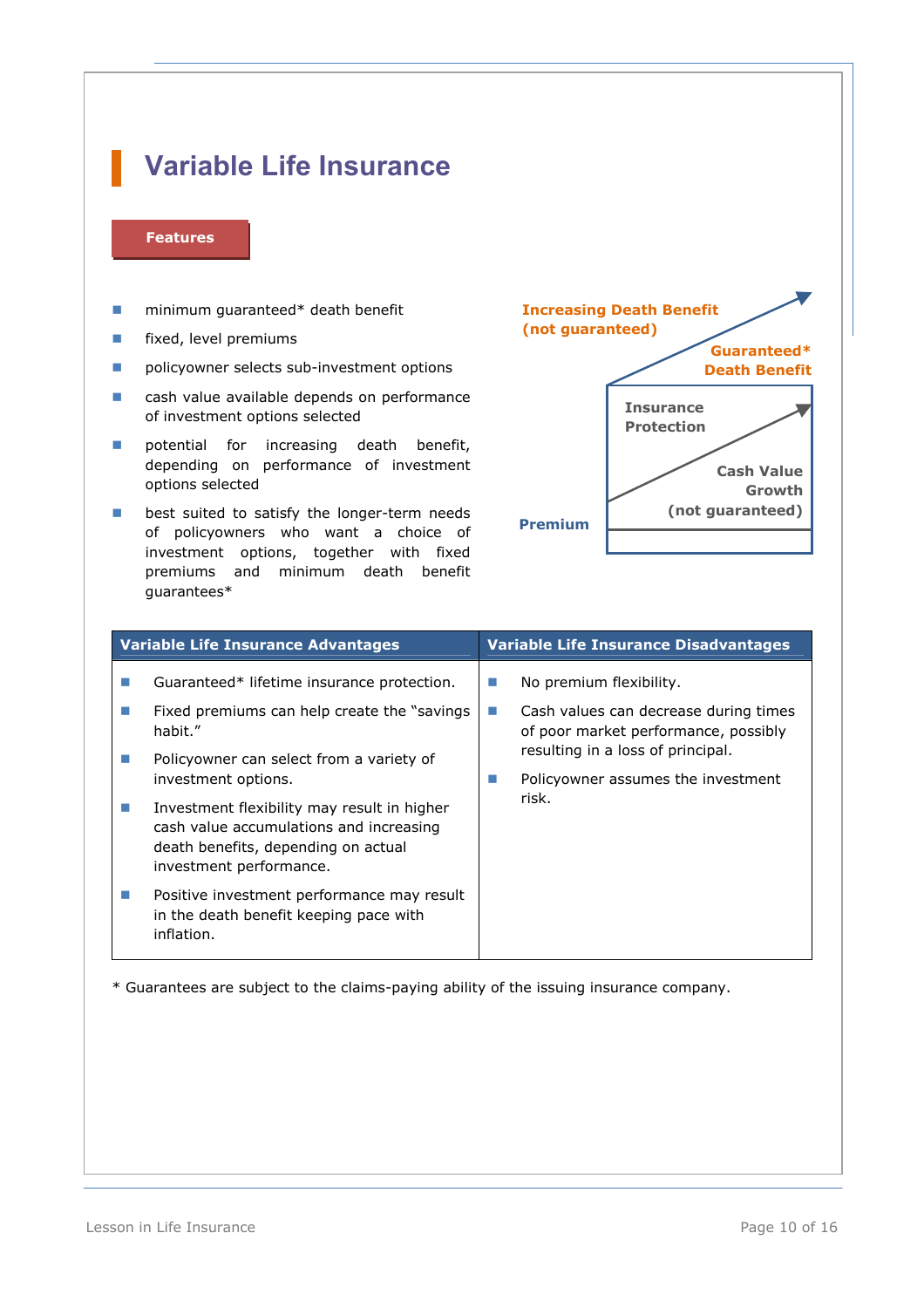# **Variable Universal Life Insurance**

### **Features**

- **Part of the remiums** can be adjusted upward or downward
- **n** may offer a minimum death benefit option
- **Part of policyowner selects investment options**
- cash value available depends on performance of investment options selected
- potential for increasing death benefit, depending on performance of investment options selected
- **best suited to satisfy the longer-term needs** of policyowners who want a choice of investment options, together with premium flexibility



| <b>Variable Universal Life Insurance</b><br><b>Advantages</b>                                                                                                                                                                                       | <b>Variable Universal Life Insurance</b><br><b>Disadvantages</b>                                                                                                                                                                                                    |  |
|-----------------------------------------------------------------------------------------------------------------------------------------------------------------------------------------------------------------------------------------------------|---------------------------------------------------------------------------------------------------------------------------------------------------------------------------------------------------------------------------------------------------------------------|--|
| Premium flexibility.<br>Policyowner can select from a variety<br>of investment options.<br>Investment flexibility may result in higher<br>cash value accumulations and increasing<br>death benefits, depending on actual<br>investment performance. | Required premiums may increase<br>×.<br>significantly as the insured gets<br>older in order to maintain needed<br>insurance protection.<br>Cash values can decrease during times<br>×.<br>of poor market performance, possibly<br>resulting in a loss of principal. |  |
| Positive investment performance may<br>result in the death benefit keeping pace<br>with inflation.                                                                                                                                                  | Policyowner assumes the investment<br>risk.                                                                                                                                                                                                                         |  |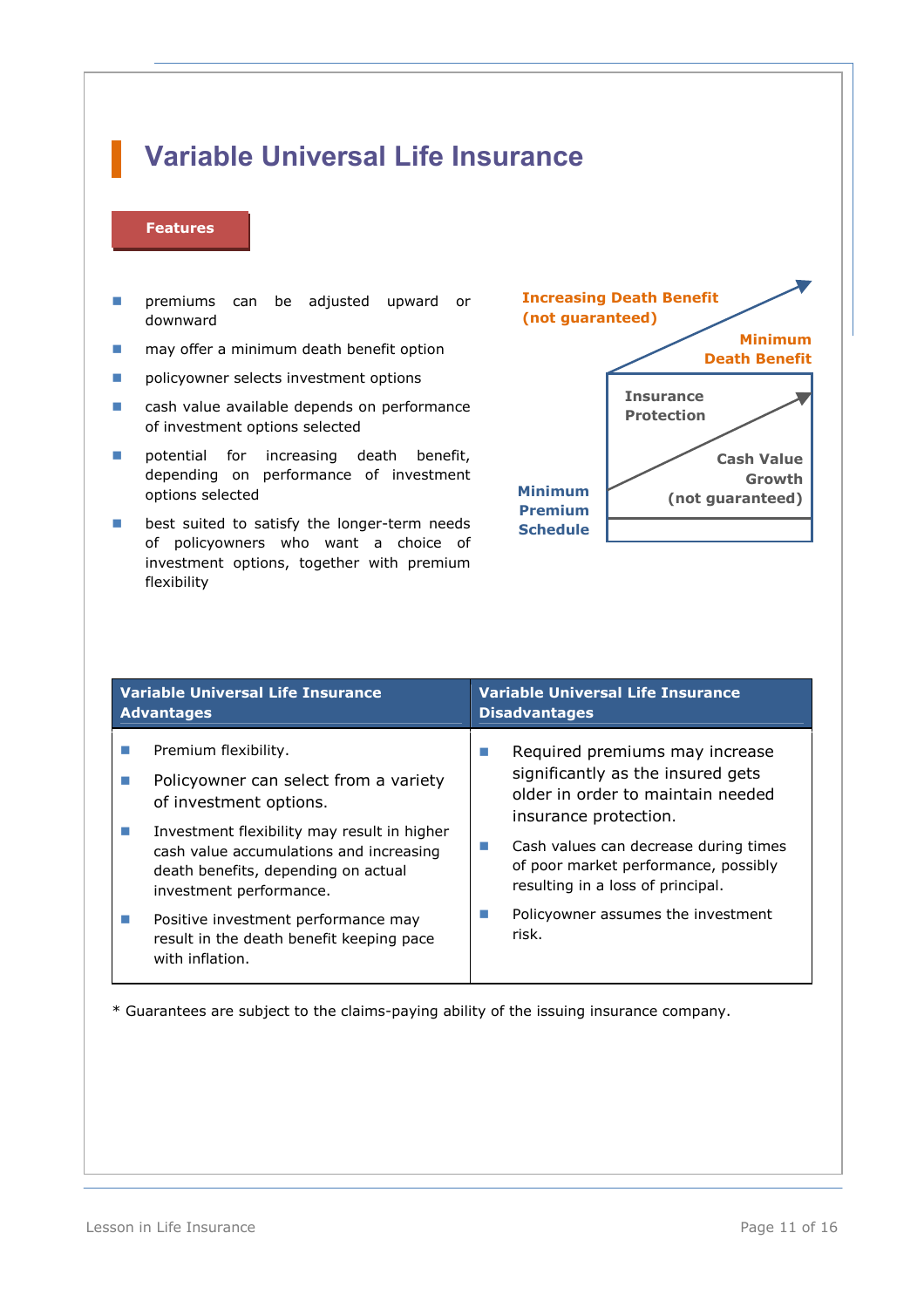## **Survivorship Life Insurance**

There are estate planning situations where a sum of money is needed at the death of the second spouse to die. For example:

- **Federal Estate Tax:** Through the use of the unlimited marital deduction, a married couple can generally arrange their estate in such a way that no federal estate tax is payable at the first spouse's death. This does not mean, however, that the federal estate tax is eliminated. Instead, potential federal estate tax liability is postponed until the second spouse's death, at which time the heirs may be hit with a federal estate tax bill.
- **Special Needs Planning:** In the case of a child with special needs, it may be desirable to provide funds for that child's care and financial security after the death of the second parent.
- **Charitable Giving:** A couple may want to provide a substantial charitable gift after the second spouse's death, without depleting the estate they leave to their heirs.

In situations like these, not knowing which one will die first, a husband and wife could each purchase a separate life insurance policy. A better solution, however, might be a survivorship life insurance policy. Also known as second-to-die or survivor insurance, survivorship life insurance is one policy that insures the lives of two people, usually a husband and wife. No death benefit is paid when the first insured dies. Instead, the policy remains in effect and premiums continue to be paid. At the death of the second insured, the death benefit is paid to the beneficiary.

### **Features**

- **Several different types of cash value life insurance are available as survivorship life insurance.** Make sure you understand the features, benefits and costs of the type of life insurance contract under consideration before you a purchase survivorship life insurance policy.
- **Since two lives are covered under one insurance policy, the premiums for a survivorship life** insurance policy are usually less than the combined premiums for two single-life policies.
- **Since two lives are insured, the underwriting requirements for survivorship life insurance may** be more liberal. One spouse who was denied coverage under a single-life policy may be approved for coverage under a survivorship life policy.
- **Since survivorship life insurance is frequently purchased for estate planning reasons, it may** be desirable to have the policy purchased by an irrevocable life insurance trust. When structured properly, an insurance death benefit paid to an irrevocable life insurance trust is not included in your estate for federal estate tax purposes. Your legal and/or tax advisor can assist you in evaluating and establishing an irrevocable life insurance trust.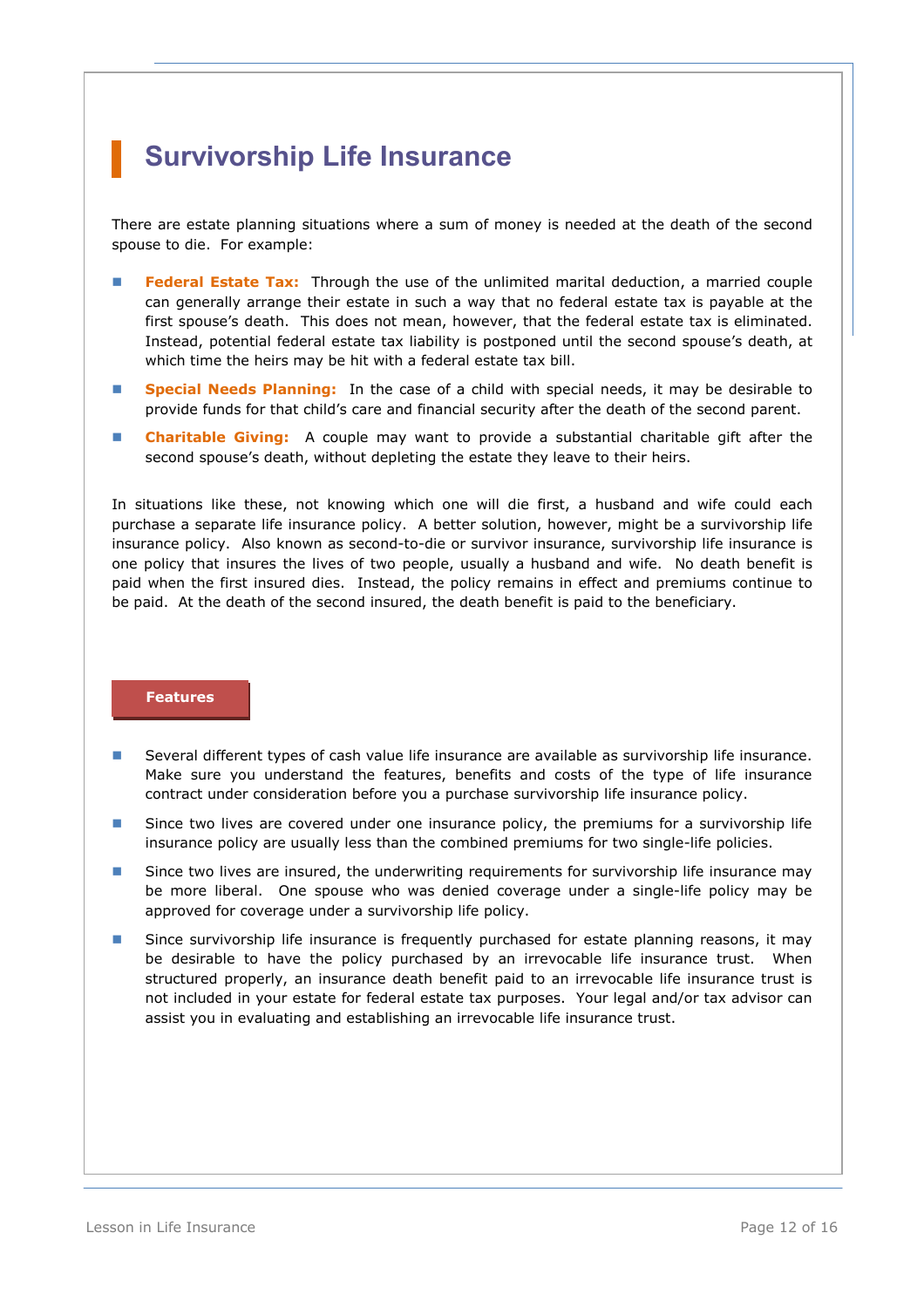## How Is Life Insurance Taxed?

Because of the unique role life insurance plays in protecting people against the risk of economic loss, the federal government has extended favorable tax treatment to life insurance.

### **Premiums:**

Generally, premiums paid for life insurance, whether paid by an individual or a corporation, are not tax deductible.

In the case of return of premium term insurance, any premiums returned by the insurance company to the policyholder are received tax-free by the policyholder.

### **Living Benefits:**

**NOTE:** The following discussion assumes that the life insurance contract meets the "seven-pay test" and is not classified as a modified endowment contract (see below for information on modified endowment contracts).

**Cash Value:** The cash value accumulations in cash value life insurance grow on a tax-free basis until the policy is surrendered. If the policy is surrendered and the proceeds exceed the total premiums paid, the difference is taxable in the year received.

**Policy Dividends:** If a policy pays dividends, the dividends are considered a return of premium and are not taxable until total dividends plus all other amounts that have been received tax-free under the policy exceed an amount equal to the policyholder's basis in the contract, at which time excess dividends are taxable income. Any interest on accumulated dividends, however, is taxable in the year credited.

**Policy Loans/Withdrawals:** A policy loan is not considered a distribution and, as a result, is not taxable. If, however, there is an outstanding loan when the policy lapses or is cash surrendered, the amount of the outstanding loan is taxable to the extent that the policy's cash value exceeds the policyowner's investment in the contract. Cash withdrawals are tax free until the policyowner has recovered his/her investment in the contract, after which excess withdrawals are taxable income. Loans and withdrawals will reduce the policy's death benefit and cash value available for use.

**Modified Endowment Contracts:** A policy fails to meet the seven-pay test required by the Internal Revenue Code [IRC Sec. 7702A(a)(1)] and is classified as a modified endowment contract (MEC) if the accumulated amount paid under the contract at any time during the first seven contract years exceeds the sum of the net level premiums which would have been paid on or before such time if the contract provided for paid-up future benefits after the payment of seven level annual premiums. If the death benefit of a policy is reduced within the seven-pay testing period, there is a "look-back" provision that requires the seven-pay test to be reapplied as if the policy had originally been issued for the reduced death benefit amount. Finally, if there is a material change in a policy that originally passed the seven-pay test, the changed policy is subject to the seven-pay test and classified as a MEC if it fails that test.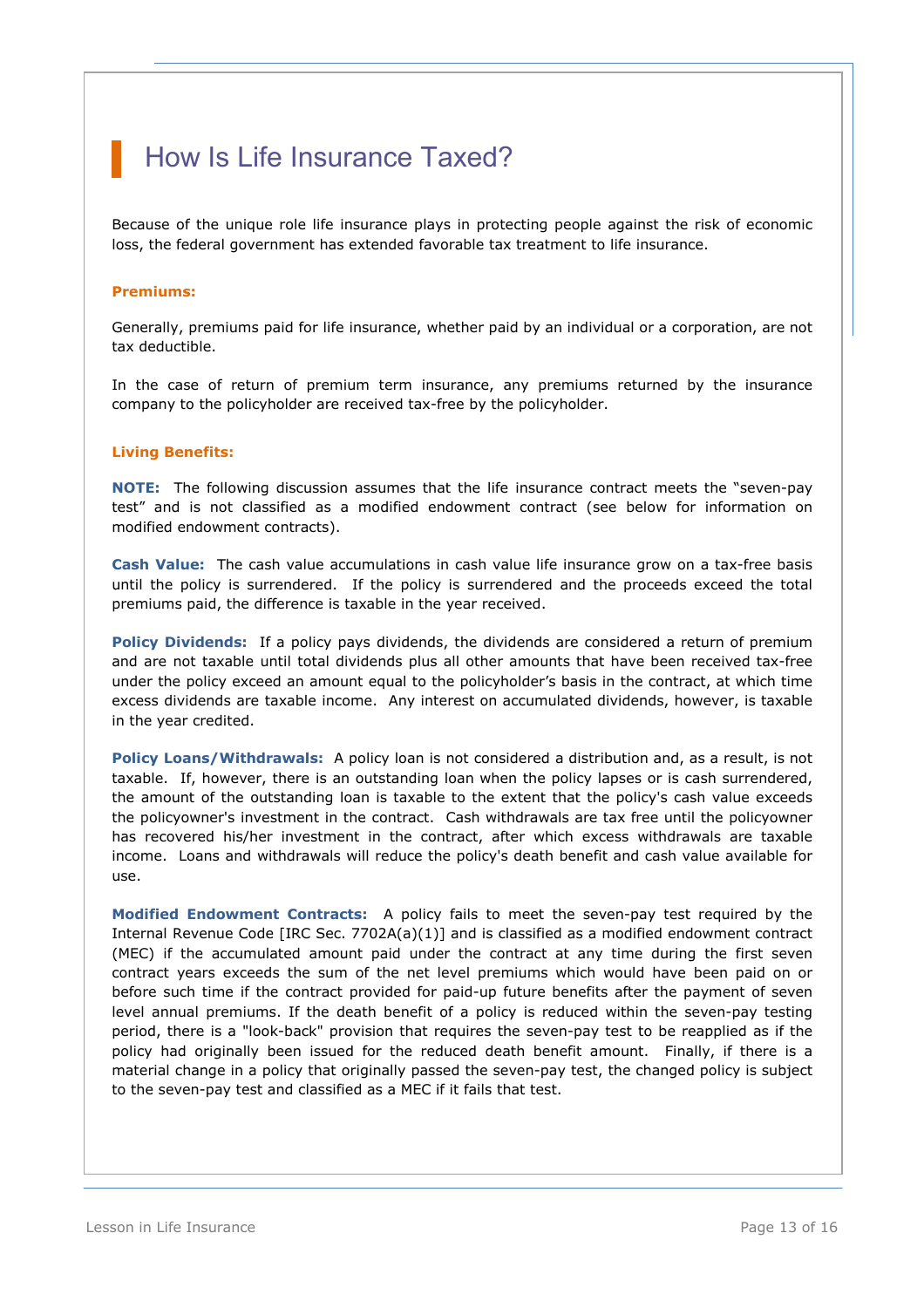If a policy fails the seven-pay test and is classified as a modified endowment contract, distributions from the policy are taxable as income in the year received to the extent that the policy's cash value before the distribution exceeds the policyowner's investment in the contract (i.e., to the extent there is gain in the policy, such gain is taxed first). Only after an amount equal to such gain is distributed can the policyowner receive his/her investment in the contract on a taxfree basis.

### **Death Benefits:**

**Income Taxes – Personally-Owned Life Insurance:** Life insurance death benefits paid in a lump sum are received income tax free -- a unique and important benefit. If the death benefit is taken as income under a settlement option, there is an interest element in each payment received. The portion of each payment representing principal (the death benefit) is received income tax free and the portion representing interest is taxable.

**Income Taxes – Employer-Owned Life Insurance:** In the case of employer-owned life insurance, proceeds received by a business at the death of a key employee generally are not subject to the regular corporate federal income tax, assuming the following requirements are met for contracts entered into after August 17, 2006:

- Before the employer-owned life insurance contract is issued, the employee who is to be insured must be notified in writing that the employer intends to insure the employee's life. The notice must include the maximum face amount for which the employee's life could be insured, as well as state that the policyowner (the employer) will be the beneficiary of the policy's death proceeds. In addition, the employee who is to be insured must give his/her written consent to be insured by the contract and to the insurance coverage continuing after the insured employee terminates employment; **and**
- **The insured must have been an employee of the employer at any time during the 12-month** period prior to the date of death or have been a director or highly-compensated employee at the time the contract was issued.

**Estate Taxes:** If the insured held any incidents of ownership in the policy, the death benefit is included in the insured's estate for federal estate tax purposes.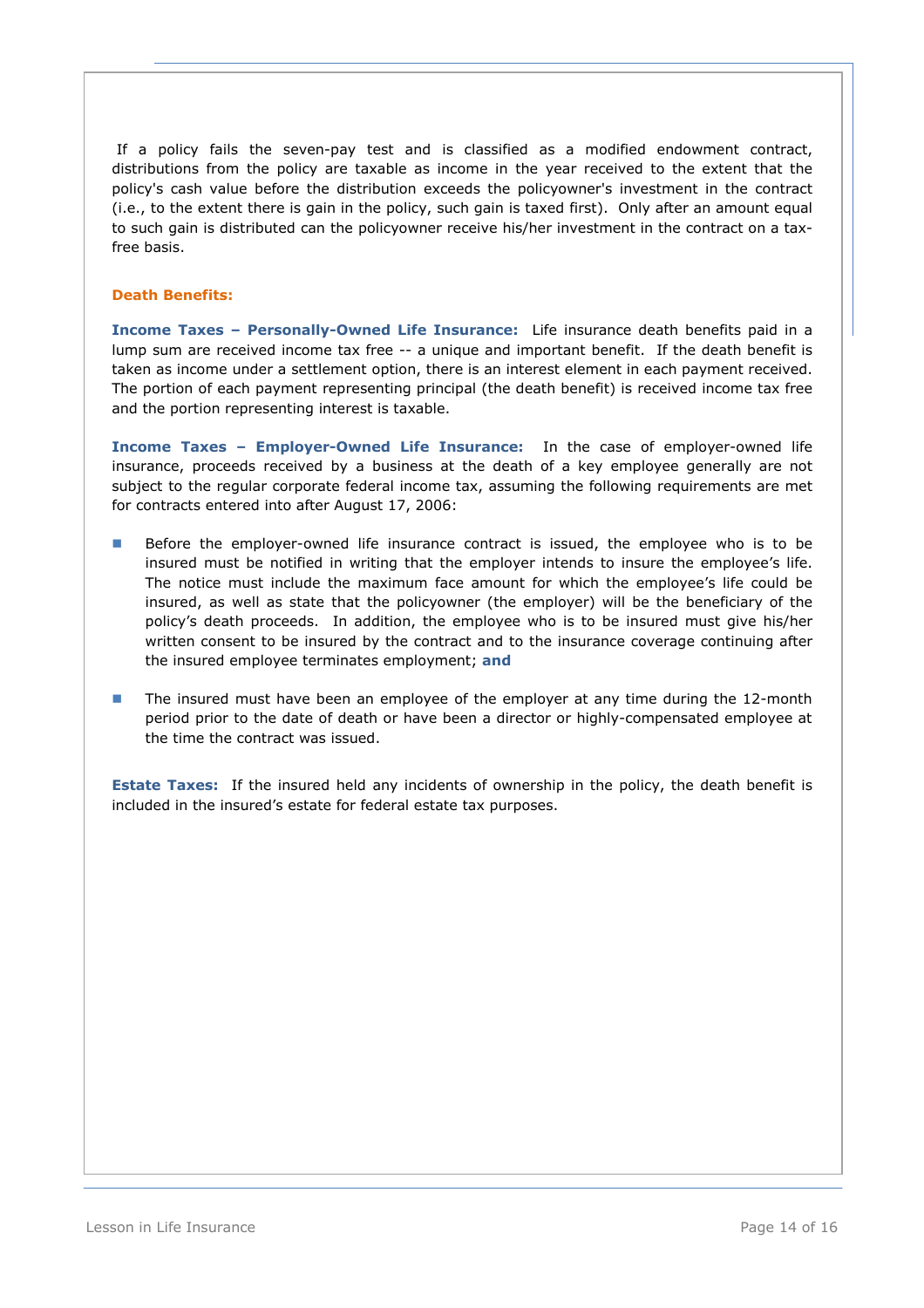## What Additional Life Insurance Benefits Are Available?

The value and flexibility of life insurance frequently can be enhanced by the addition of other benefits, such as: